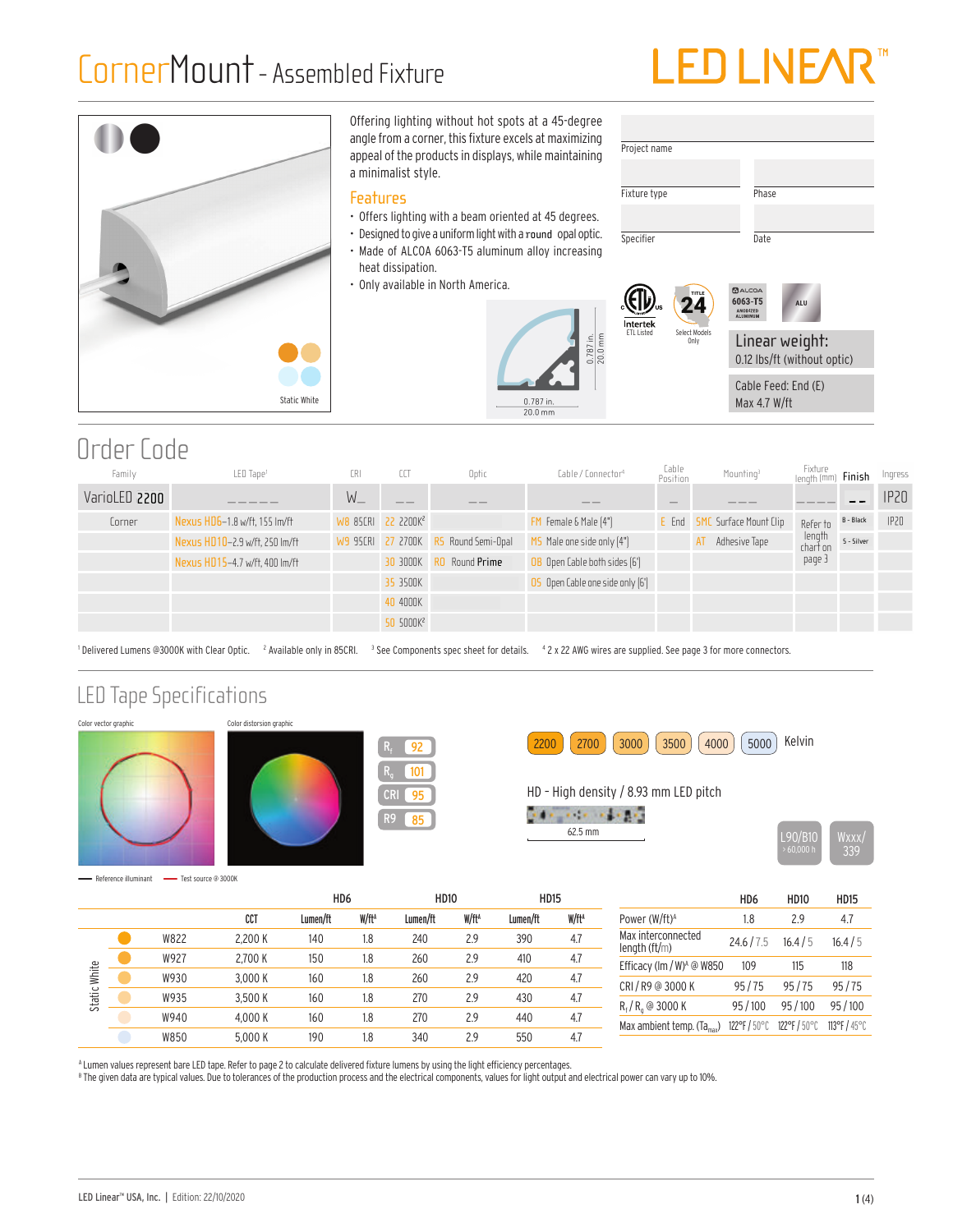

## Technical Details



This lens reduces glare and and softens light cut-off while maintaining high brightness.



This light opal lens reduces glare and softens light cut-off while<br>maintaining the high output mamaning are night earpided<br>levels and greatly diffusing the<br>LED diode image on the surface.

### Mounting Dimensions  $[\begin{smallmatrix} mm \ m \end{smallmatrix}]$



Adhesive Tape

ROUND LENS



#### ROUND LENS

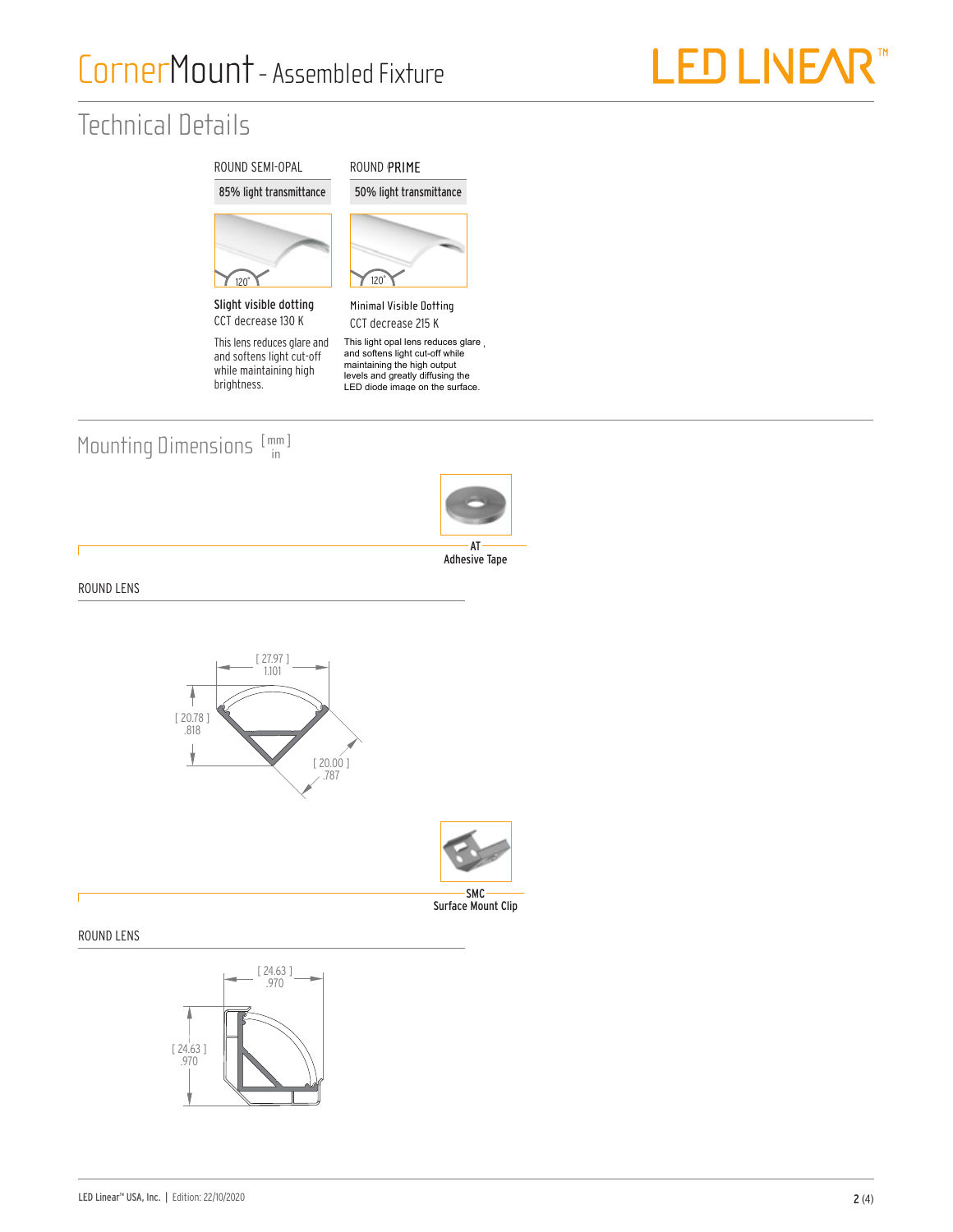## CornerMount - Assembled Fixture

# LED LIVEAR<sup>™</sup>

#### LENGTH CHART

|        | Fixture length |               | $-HD6-$<br>1.8 Watts/Ft |               | $-HD10 -$<br>2.9 Watts/Ft |               | $-HD15$<br>4.7 Watts/Ft |  |  |
|--------|----------------|---------------|-------------------------|---------------|---------------------------|---------------|-------------------------|--|--|
| inches | mm             | Watts/fixture | Lumens/fixture @3000K   | Watts/fixture | Lumens/fixture @3000K     | Watts/fixture | Lumens/fixture @3000K   |  |  |
| 3.2    | 83             | 0.5           | 42                      | 0.8           | 68                        | 1.2           | 108                     |  |  |
| 5.7    | 145            | 0.9           | 74                      | 1.4           | 119                       | 2.2           | 190                     |  |  |
| 8.2    | 208            | 1.2           | 105                     | 2.0           | 170                       | 3.1           | 272                     |  |  |
| 10.6   | 270            | 1.6           | 137                     | 2.7           | 221                       | 4.1           | 354                     |  |  |
| 13.1   | 333            | 2.0           | 169                     | 3.3           | 273                       | 5.0           | 436                     |  |  |
| 15.6   | 395            | 2.3           | 201                     | 3.9           | 324                       | 6.0           | 518                     |  |  |
| 18.0   | 458            | 2.7           | 233                     | 4.5           | 375                       | 6.9           | 600                     |  |  |
| 20.5   | 520            | 3.1           | 264                     | 5.1           | 426                       | 7.8           | 682                     |  |  |
| 22.9   | 583            | 3.4           | 296                     | 5.7           | 478                       | 8.8           | 764                     |  |  |
| 25.4   | 645            | 3.8           | 328                     | 6.3           | 529                       | 9.7           | 846                     |  |  |
| 27.9   | 708            | $4.2\,$       | 360                     | 7.0           | 580                       | 10.7          | 928                     |  |  |
| 30.3   | 770            | 4.5           | 391                     | 7.6           | 631                       | 11.6          | 1010                    |  |  |
| 32.8   | 833            | 4.9           | 423                     | 8.2           | 683                       | 12.6          | 1092                    |  |  |
| 35.2   | 895            | 5.3           | 455                     | 8.8           | 734                       | 13.5          | 1174                    |  |  |
| 37.7   | 958            | 5.7           | 487                     | 9.4           | 785                       | 14.4          | 1256                    |  |  |
| 40.2   | 1020           | $6.0\,$       | 519                     | 10.0          | 836                       | 15.4          | 1338                    |  |  |
| 42.6   | 1083           | 6.4           | 550                     | 10.7          | 888                       | 16.3          | 1420                    |  |  |
| 45.1   | 1145           | 6.8           | 582                     | 11.3          | 939                       | 17.3          | 1502                    |  |  |
| 47.5   | 1208           | 7.1           | 614                     | 11.9          | 990                       | 18.2          | 1584                    |  |  |
| 50.0   | 1270           | 7.5           | 646                     | 12.5          | 1041                      | 19.2          | 1666                    |  |  |
| 52.5   | 1333           | $7.9$         | 677                     | 13.1          | 1093                      | 20.1          | 1748                    |  |  |
| 54.9   | 1395           | 8.2           | 709                     | 13.7          | 1144                      | 21.0          | 1830                    |  |  |
| 57.4   | 1458           | 8.6           | 741                     | 14.3          | 1195                      | 22.0          | 1912                    |  |  |
| 59.8   | 1520           | 9.0           | 773                     | 15.0          | 1246                      | 22.9          | 1994                    |  |  |
| 62.3   | 1583           | 9.3           | 805                     | 15.6          | 1298                      | 23.9          | 2076                    |  |  |
| 64.8   | 1645           | 9.7           | 836                     | 16.2          | 1349                      | 24.8          | 2158                    |  |  |
| 67.2   | 1708           | 10.1          | 868                     | 16.8          | 1400                      | 25.8          | 2240                    |  |  |
| 69.7   | 1770           | 10.5          | 900                     | 17.4          | 1451                      | 26.7          | 2322                    |  |  |
| 72.1   | 1833           | 10.8          | 932                     | 18.0          | 1503                      | 27.6          | 2404                    |  |  |
| 74.6   | 1895           | 11.2          | 963                     | 18.6          | 1554                      | 28.6          | 2486                    |  |  |
| 77.1   | 1958           | 11.6          | 995                     | 19.3          | 1605                      | 29.5          | 2568                    |  |  |
|        |                |               |                         |               |                           |               |                         |  |  |

#### **Connectors**

| Item                                    | <b>Description</b>                                                                                                                                                                                          | Model                        | <b>Dimensions</b>                        | Order Code           |
|-----------------------------------------|-------------------------------------------------------------------------------------------------------------------------------------------------------------------------------------------------------------|------------------------------|------------------------------------------|----------------------|
| for Static White                        | Use to connect the driver to the beginning of the LED<br>Mini Female Connector IP20 tape run or to the next LED tape section. Female mini<br>connector on one side and open end cable on the<br>other side. | Static White                 | 2 x 22 Awg, 6.5 ft                       | 15000147             |
| Mini Extension IP20<br>for Static White | Use to extend the distance between connection<br>points. Female mini connector on one side and<br>male mini connector on the other side.                                                                    | Static White<br>Static White | 2 x 22 Awg, 3.2 ft<br>2 x 22 Awg, 6.5 ft | 15000148<br>15000149 |